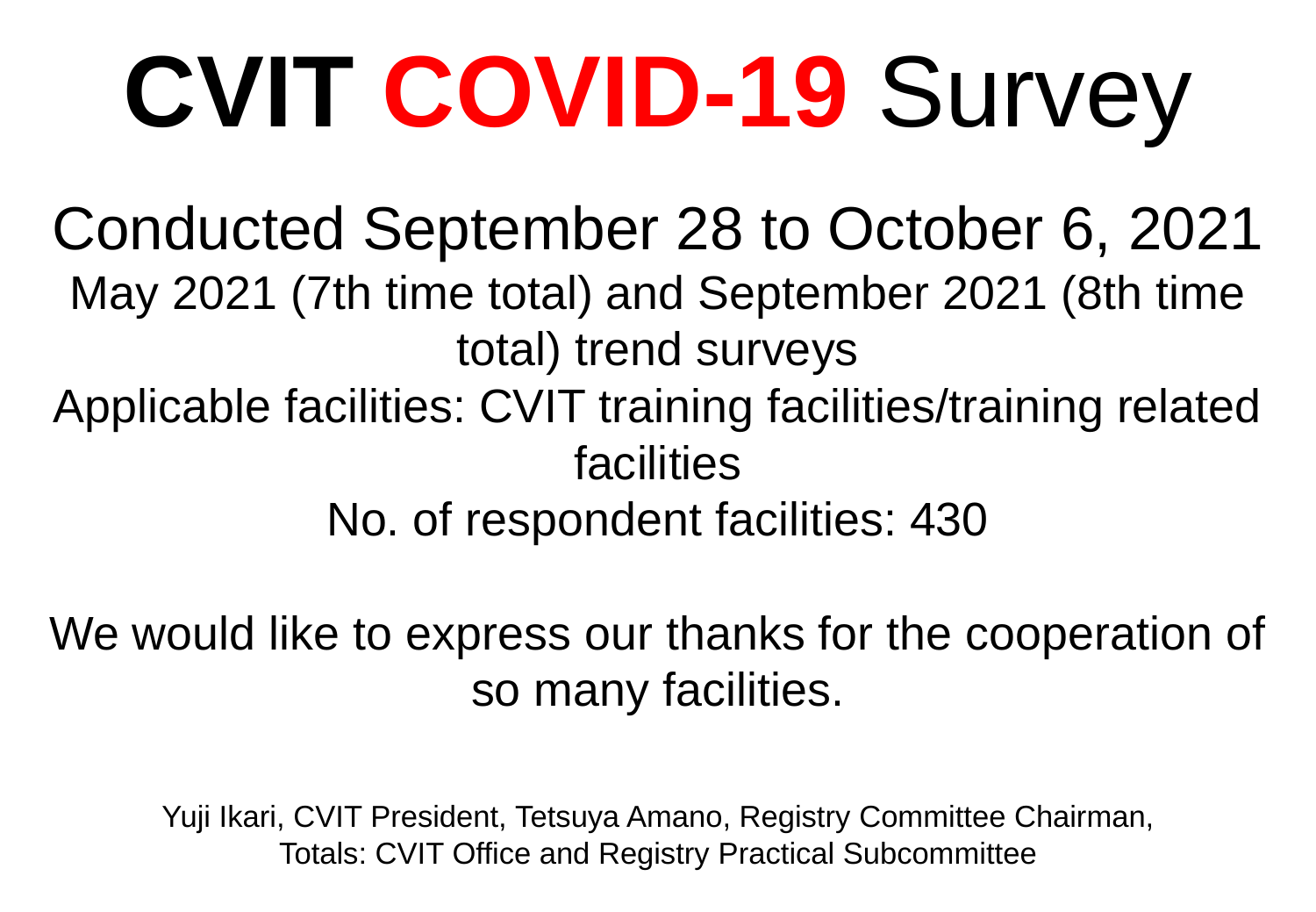#### Number of questionnaire responses by prefecture: Total 430 facilities

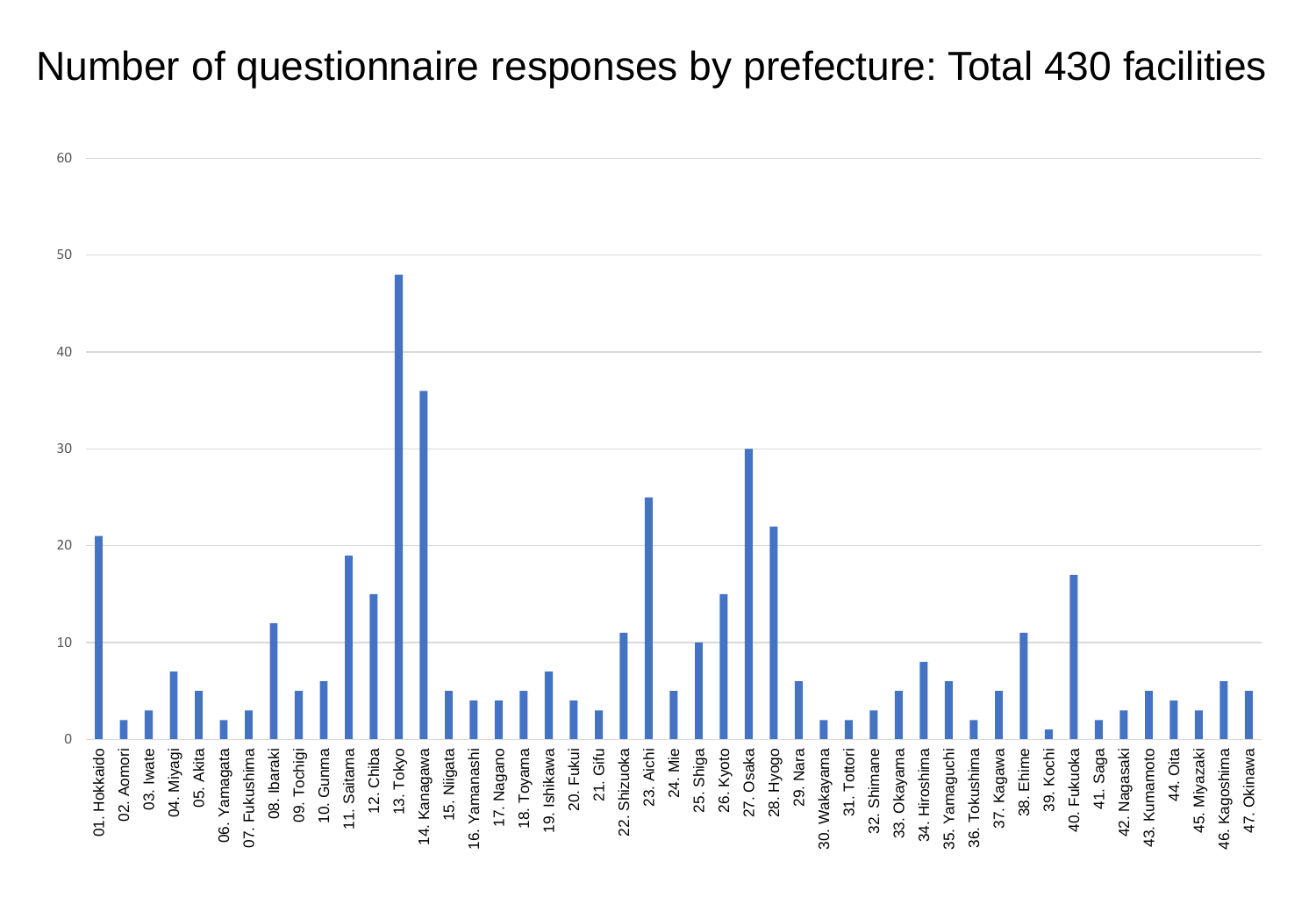#### General emergency room demand



#### As of early September 2021 (5th wave)

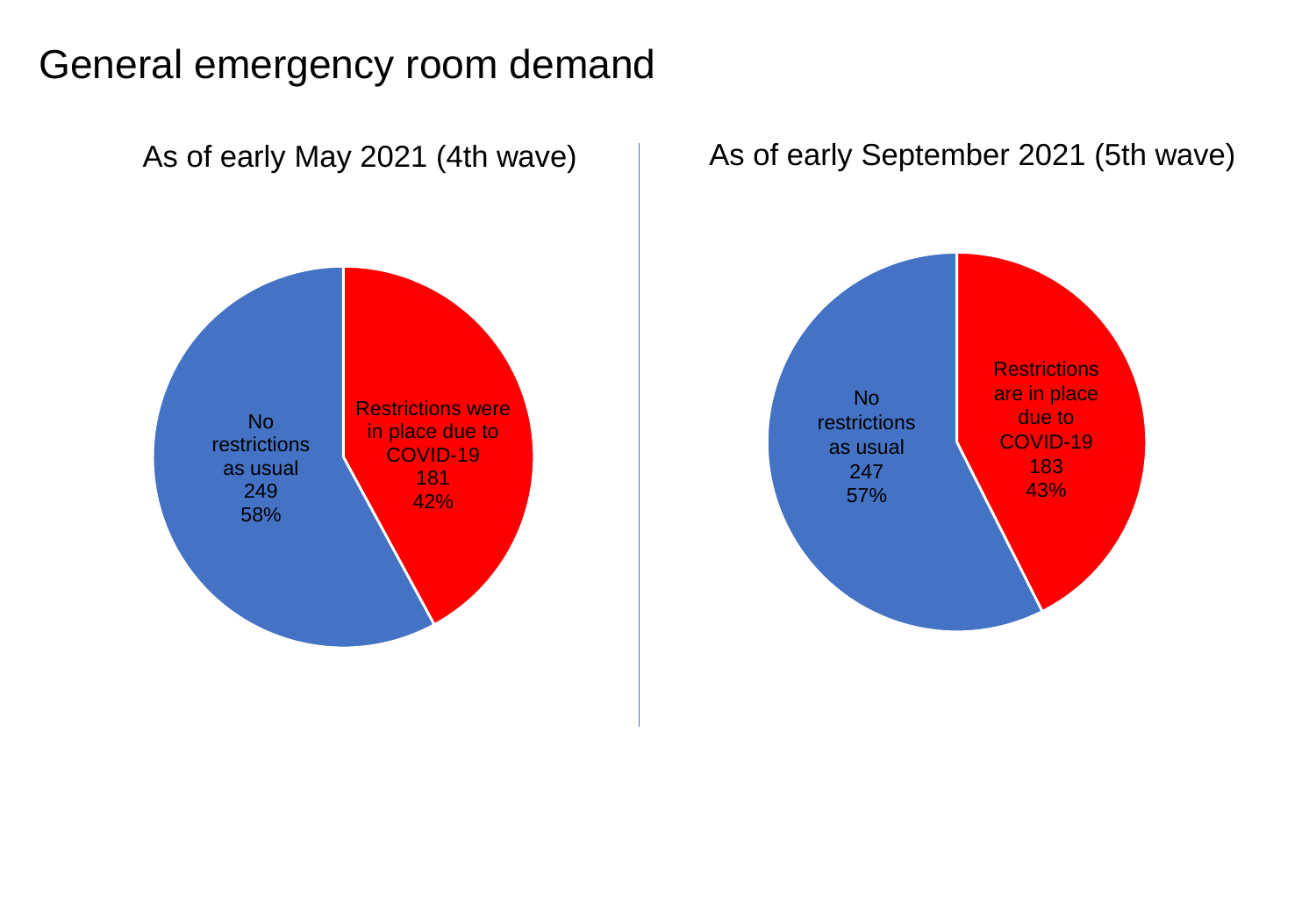#### STEMI treatment

Business as usual



 $\%$  P = 0.00003 (Pearson's chi-squared test)

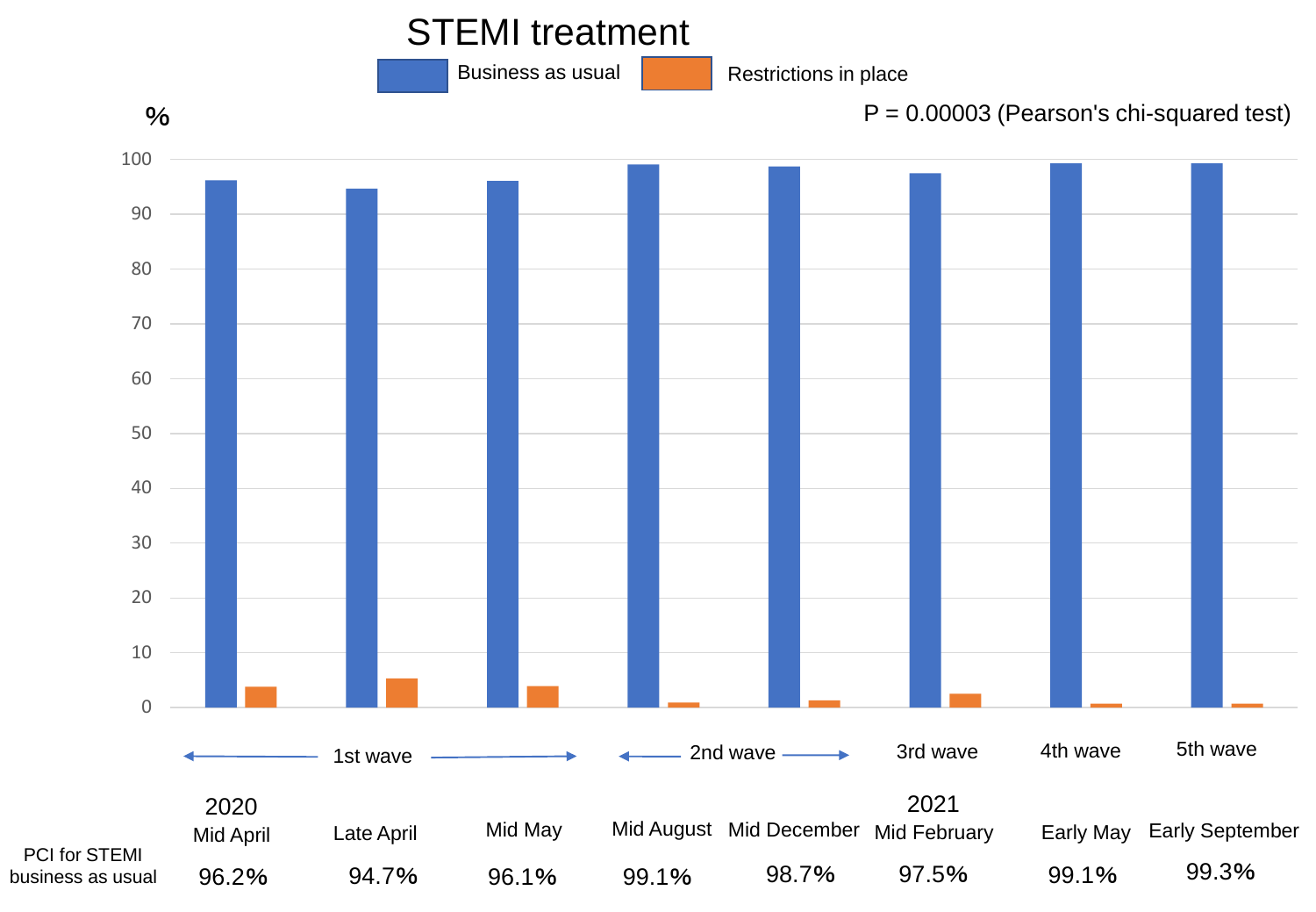### ACS emergency room demand



#### As of early May 2021 (4th wave) As of early September 2021 (5th wave)

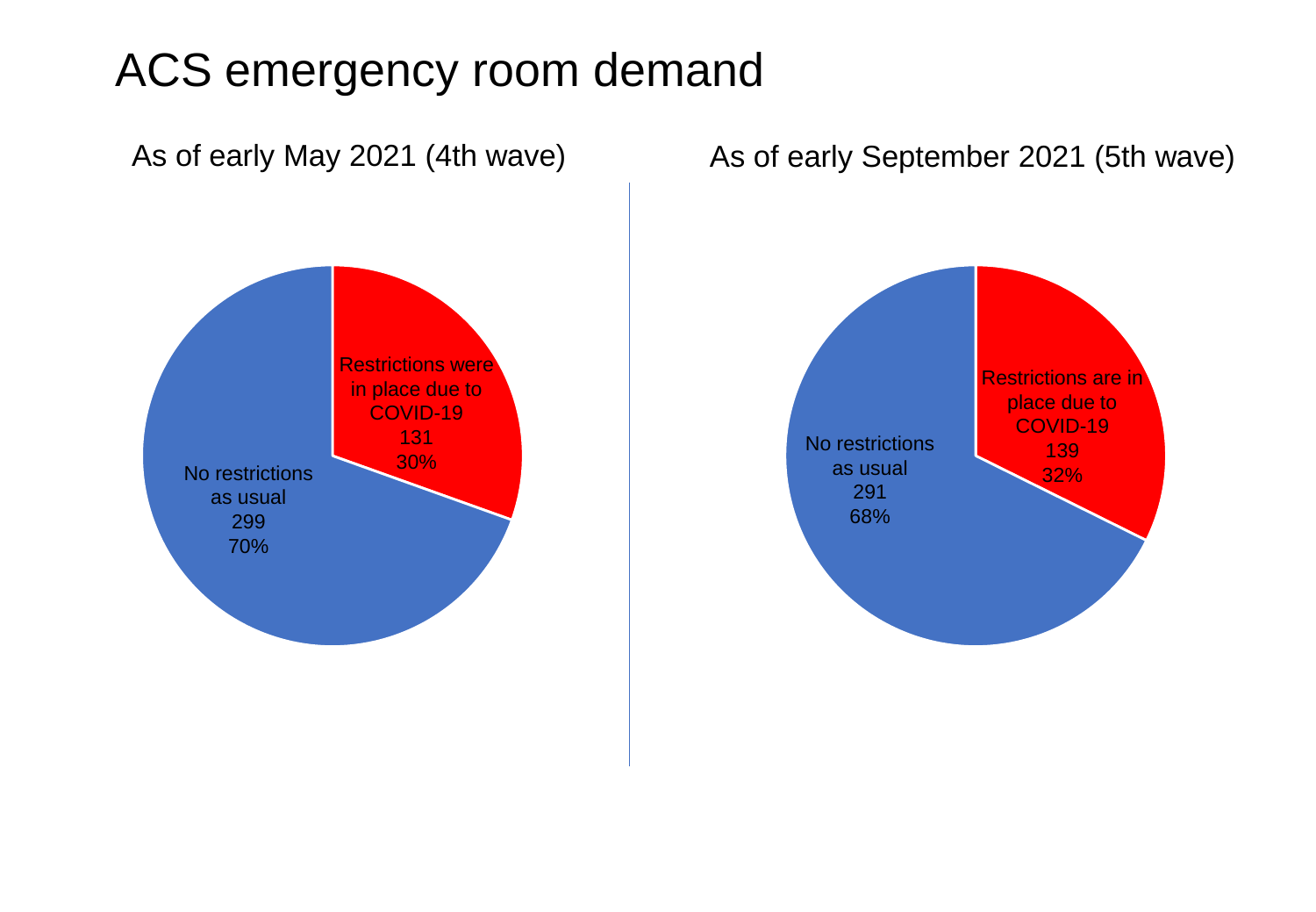## Emergency framework/STEMI handling

- **During the third wave, medical restrictions of one kind or another were placed on about 40% of facilities providing emergency medical services, however, this number was about 30% during the fourth and fifth waves.**
- **On the other hand, even during the fourth and fifth waves, primary PCI was performed for STEMI patients in 99% of respondent facilities. This is considered an extremely high number.**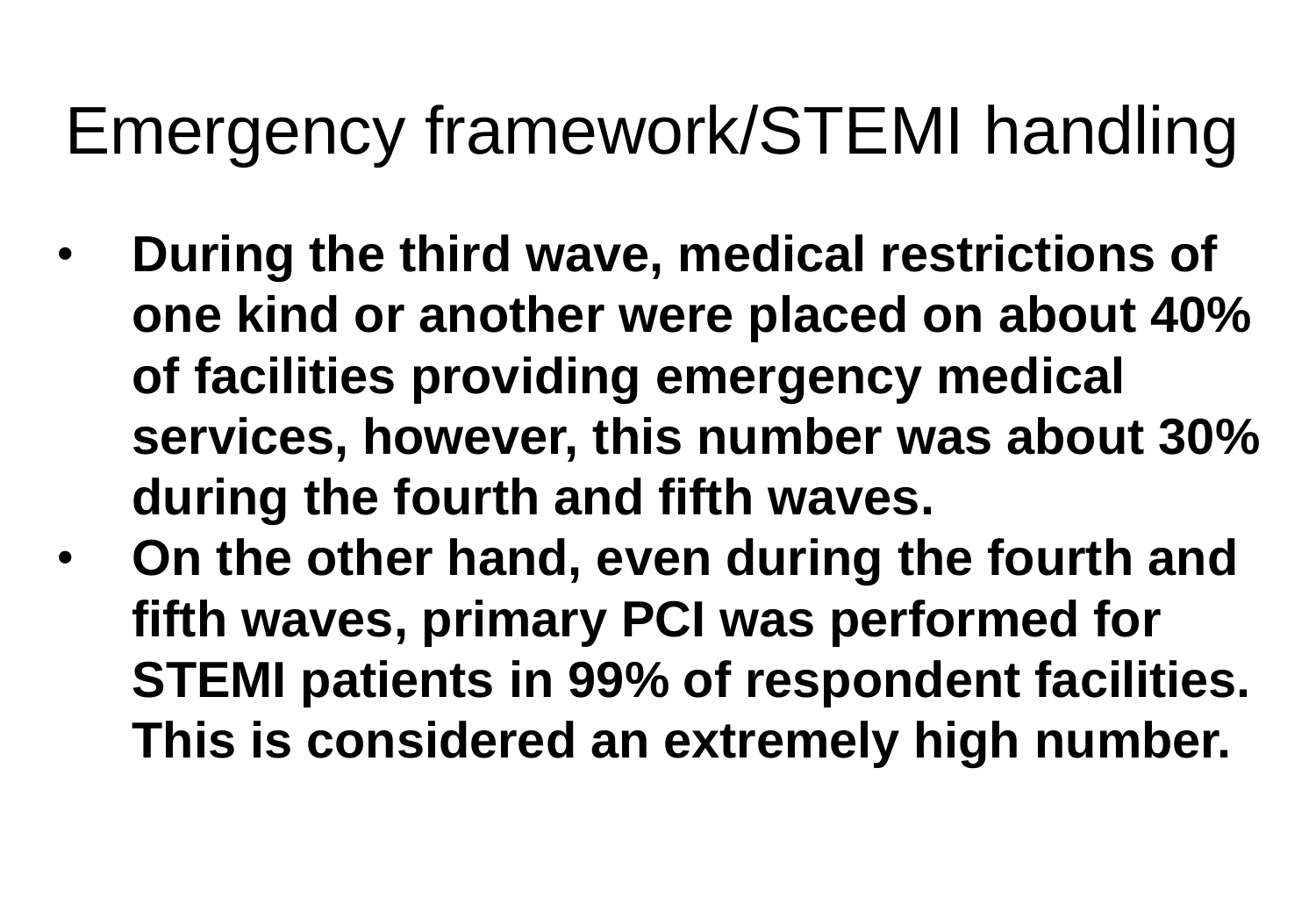#### STEMI patient screening

Physical findings only

%

CT/PCR/antigen/antibody screening conducted

P < 0.00001 (Pearson's chi-squared test)

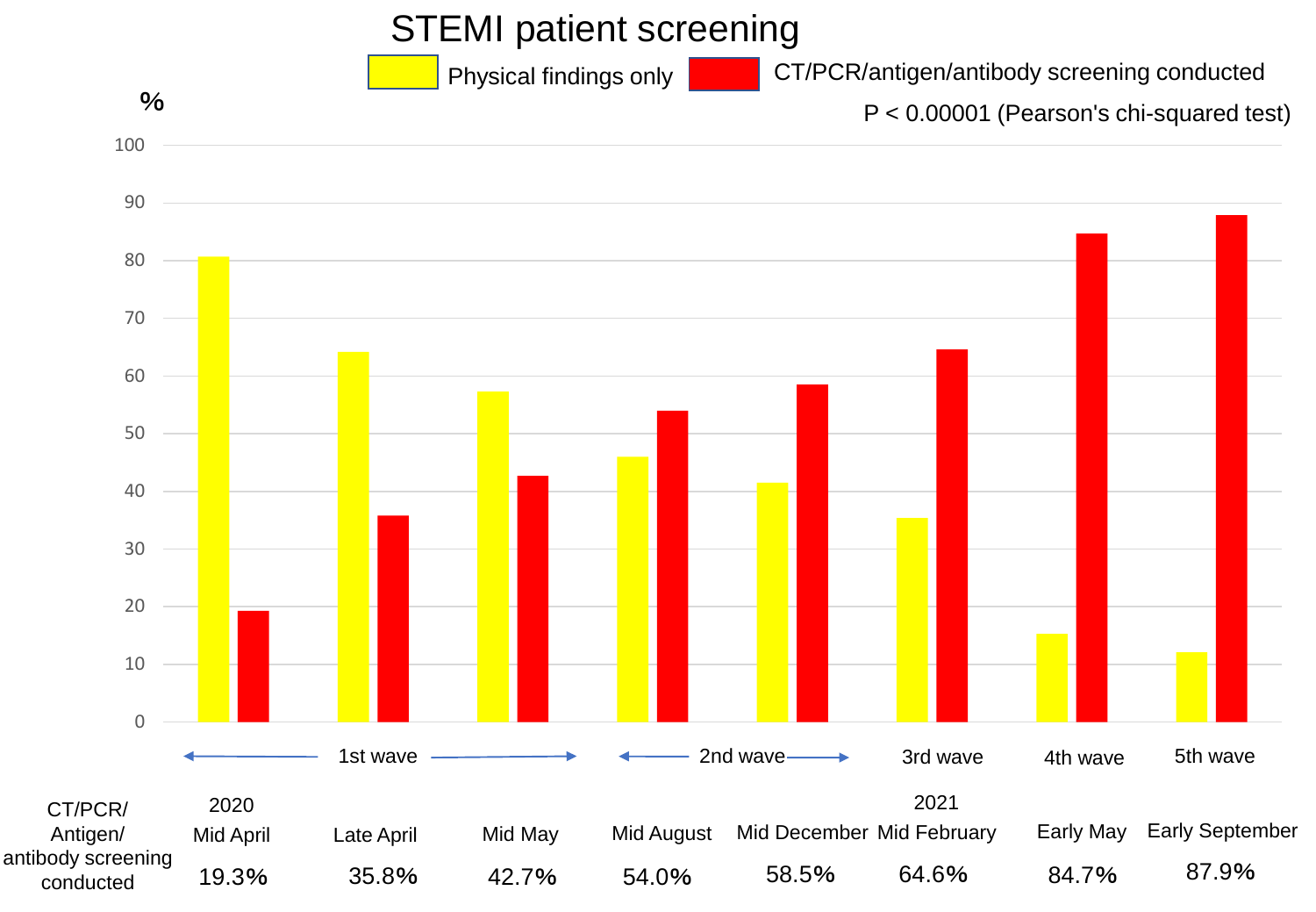#### COVID-19 screening for STEMI cases (Multiple responses permitted)







- **Although PCR testing was conducted at 35.1% of facilities during mid-December 2020 and 48.1% in mid-February 2021, there was an upward trend thereafter. PCR testing was conducted at 50.9% of facilities in early May 2021 and 54.7% of facilities in early September 2021.**
- **On the other hand, CT testing was at 35.9% in mid-February 2021, gradually dropping thereafter.**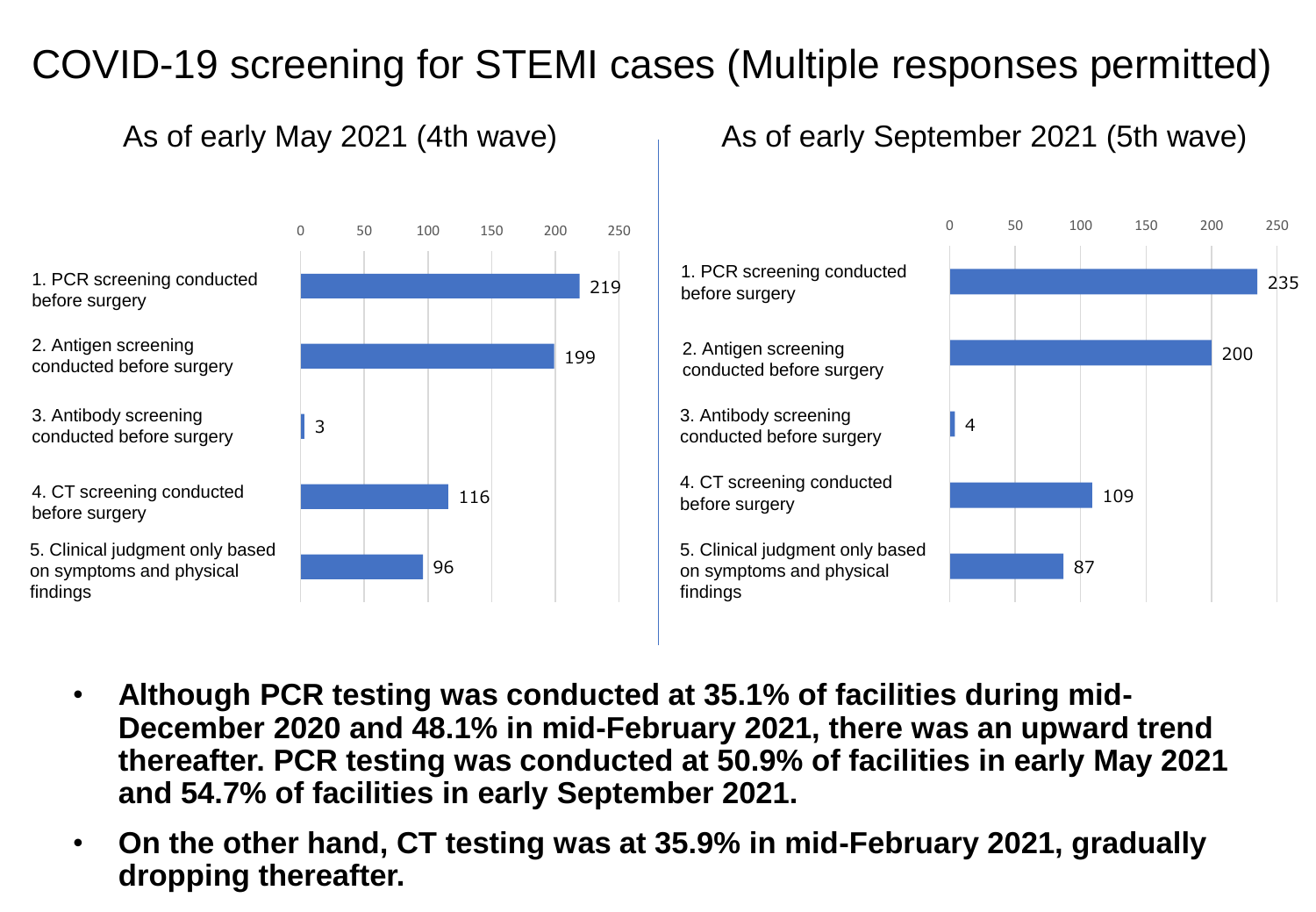Is there an impression of increasing ACS patients when comparing the same period for the previous year? Or is the number decreasing? (Comparison between second, third, and fifth waves)

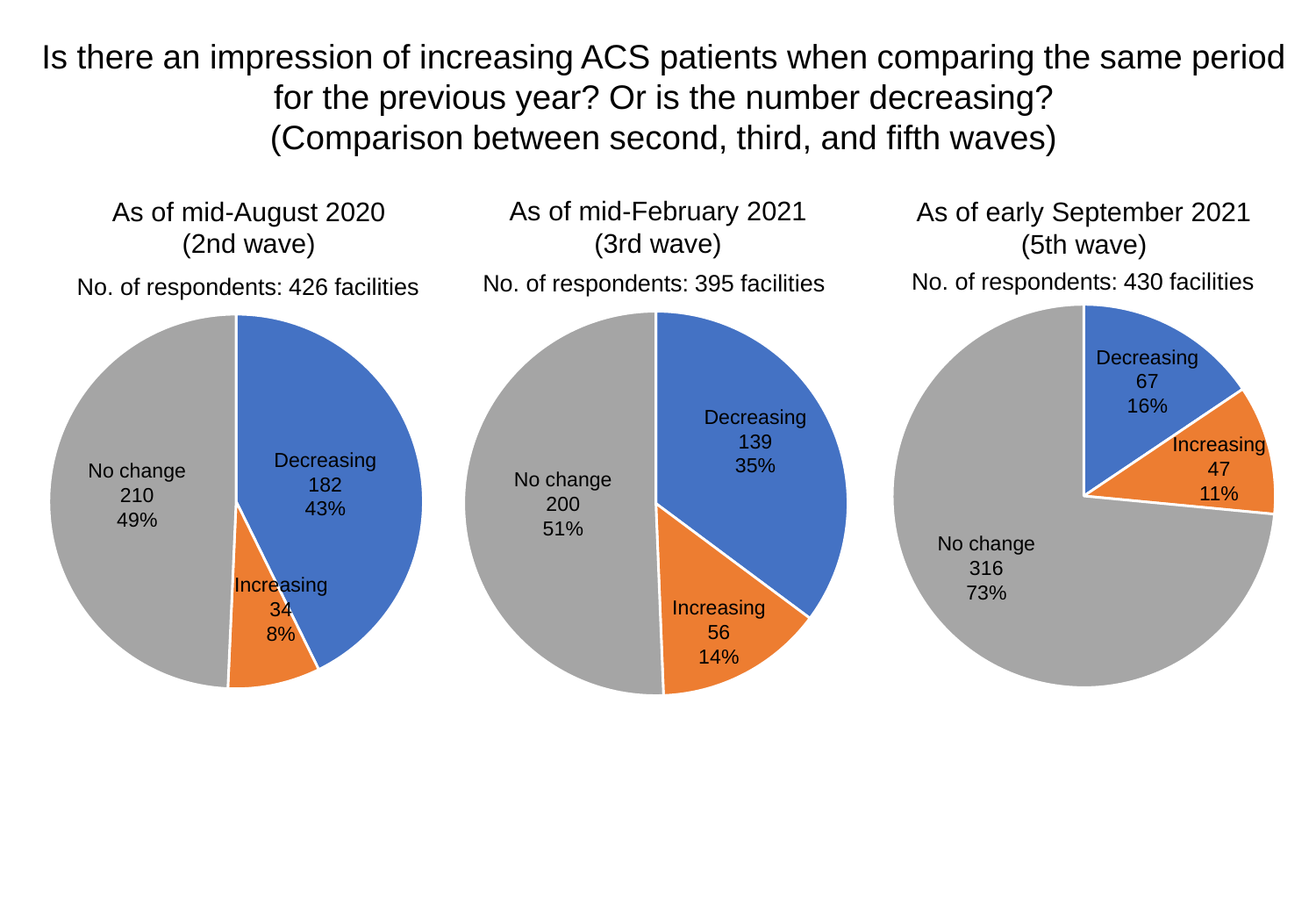Catheter treatment among patients with a confirmed COVID-19 diagnosis

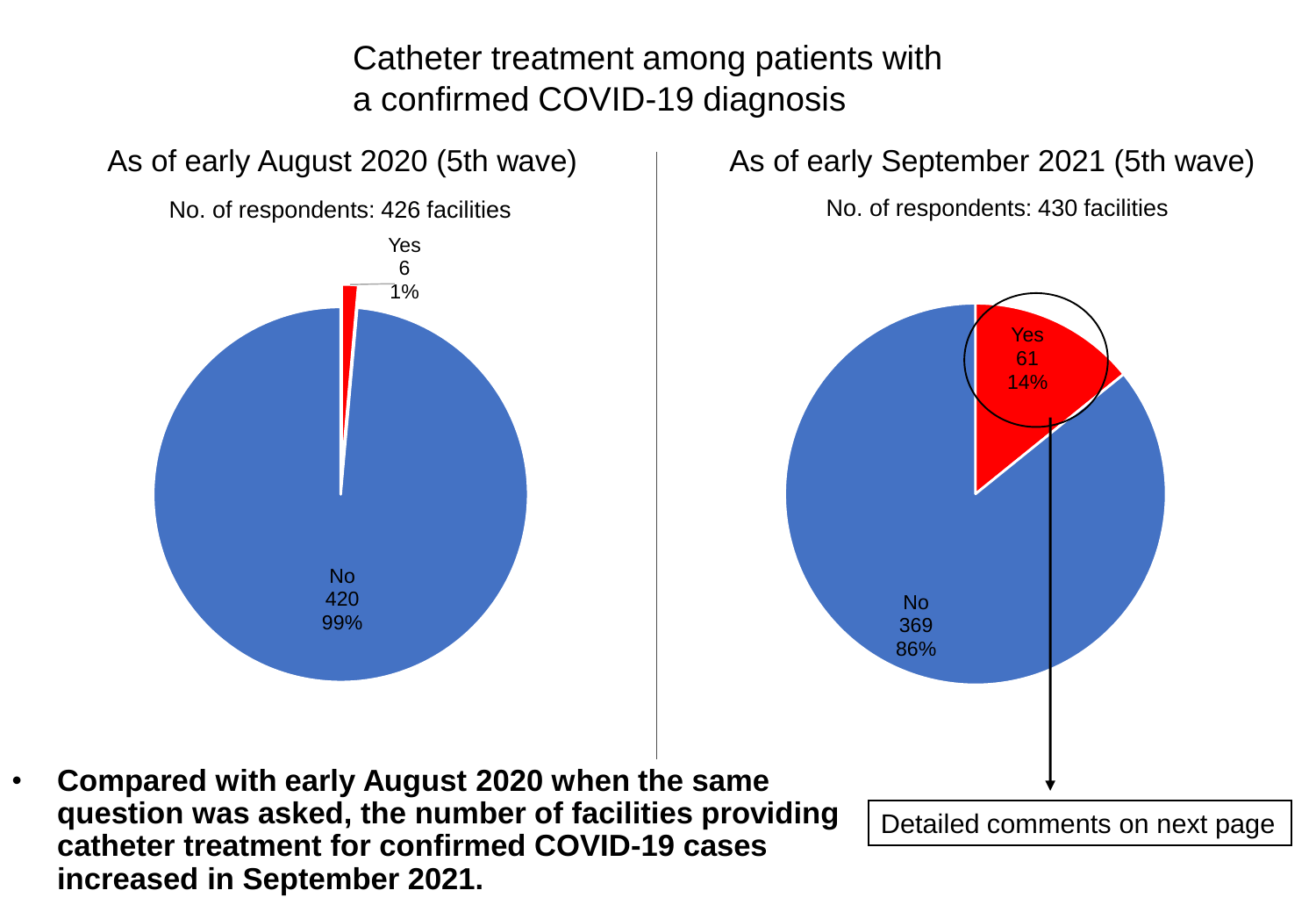#### **Comments from hospitals that conducted cardiac catheterization for COVID-19 positive patients (1)**

 **STEMI patients who could not be diagnosed upon admission were discovered to have positive PCR results in the PCI post-op room.**

 **There were some cases with no fever or noticeable symptoms even among COVID-19 positive patients.**

**Emergency cases are treated in negative pressure rooms.**

 **A significant amount of time is lost searching for postoperative management rooms and private rooms in addition to catheterization and PCI.**

 **After catheterization of COVID-19 positive cases, cleaning of the catheterization room takes time, which limits the number of cases.**

**All emergency cases are handled using full PPE.**

 **A number of simulations were conducted in anticipation of COVID-19 positive emergency cases.**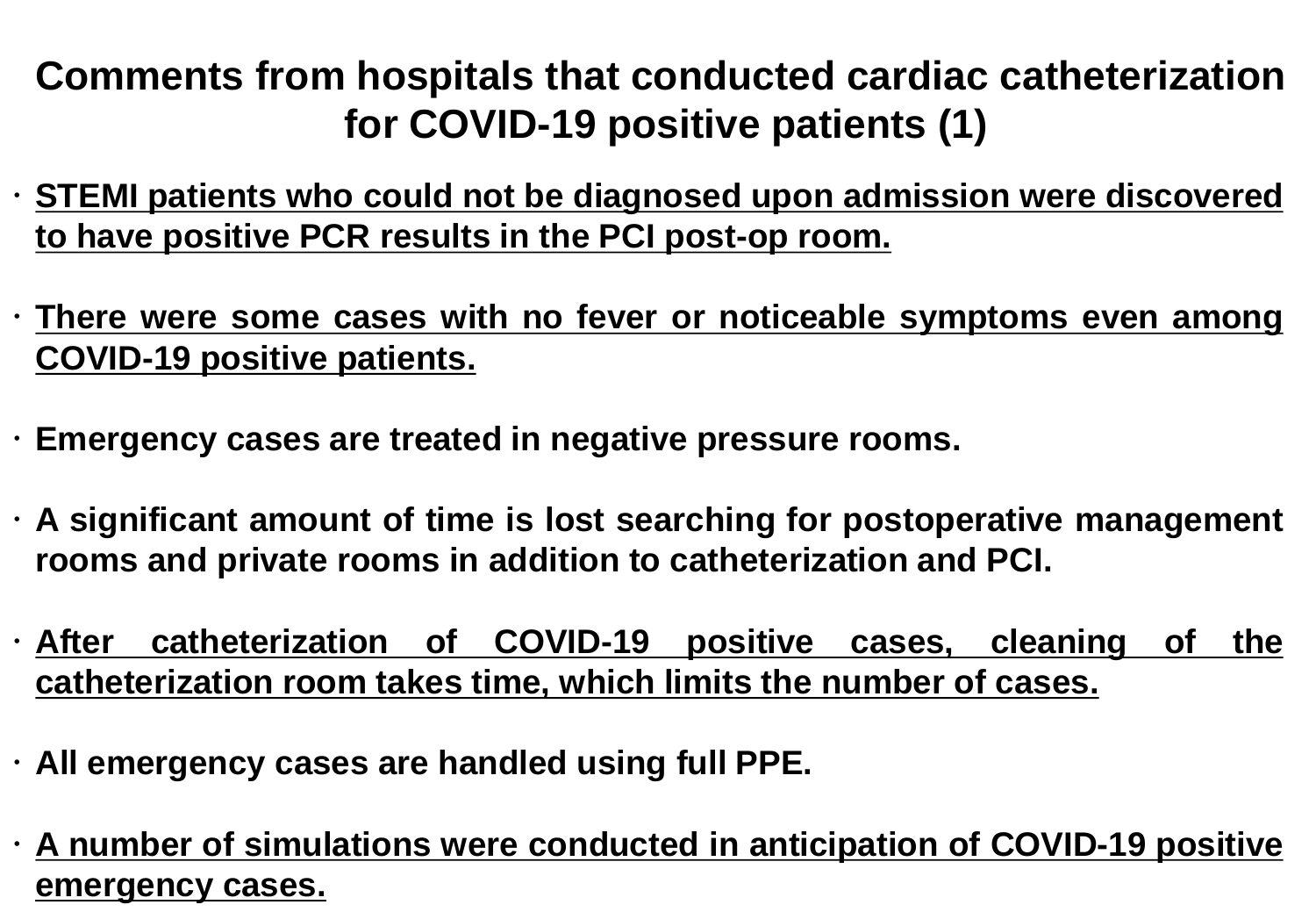**Comments from hospitals that conducted cardiac catheterization for COVID-19 positive patients (2)**

 **Problems arose when touching other items in the room (storage cases containing medicine and catheters, etc.) with hands that came into contact with patients even when using full PPE.**

 **When a patient hospitalized with COVID-19 at another hospital developed AMI, the hospital could not find another facility that could perform a PCI, and requested that we handle it the next day despite the distance because they could not find another facility. It takes considerable time to receive an examination after contact. I was shocked that there were so few facilities left that could treat AMI cases with COVID-19.**

 **Assisted circulation therapy such as ECMO and IMPELLA were conducted for cases of fulminant-type myocarditis that developed during hospitalization for COVID-19 pneumonia. Many staff were anxious over catheterization while wearing PPE, securing rooms after surgery, rehabilitation, etc. Additionally, because a large number of staff needed to handle sudden changes, protection against infection was likely inadequate in some cases. (From multiple facilities)**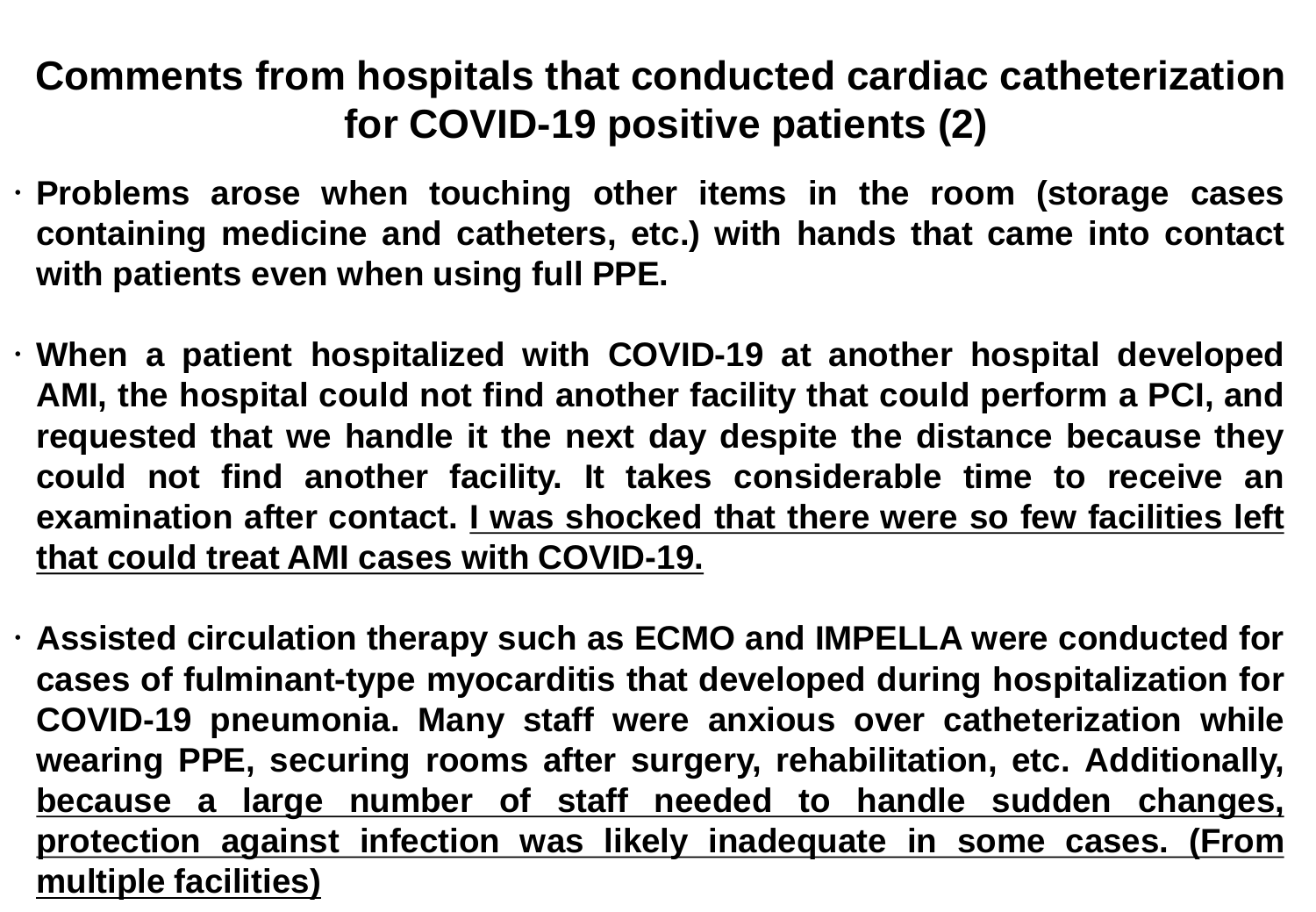Cardiovascular internal medicine bed utilization as of early September 2021 (5th wave)

> Reduced due to securing COVID-19 beds 181 42% Same number of beds as usual secured 249 58%

Cardiovascular internal medicine specialists secured as of early September 2021 (5th wave)

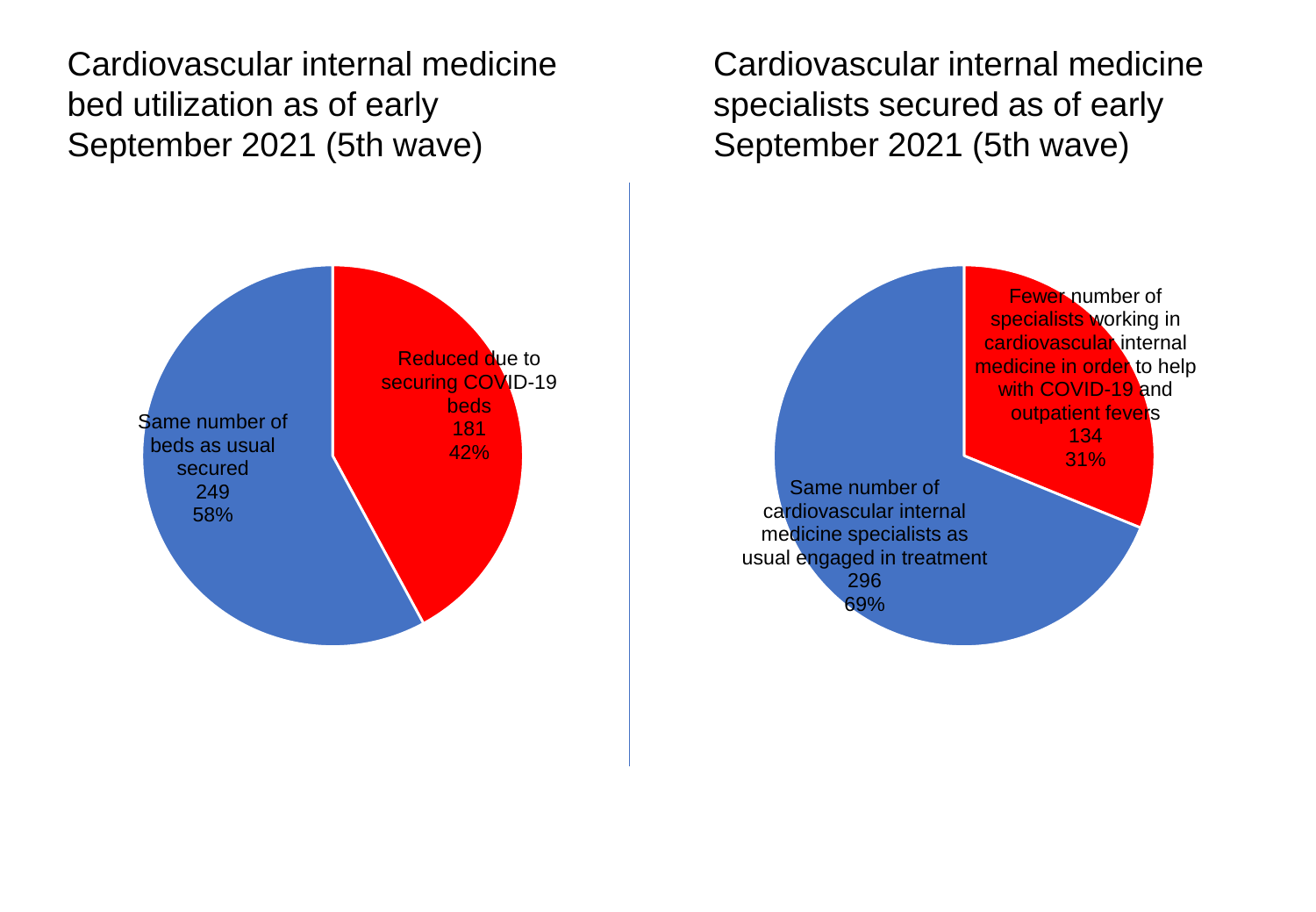#### Q: **Most troublesome COVID-19 related issues at your facility (1)**

- **Wards designated for severe COVID-19 cases by prefectural government request.**
	- **Securing spaces for suspected patients including those with fever is difficult.**
	- **Restrictions on the use of the emergency room result in cases of refusing emergency treatment.**
		- **> Restrictions on cardiovascular beds and treatment.**

**Postponement of scheduled cases**

**Longer door to balloon time in STEMI cases.**

**Fewer patients means decreased hospital income, resulting in lower annual pay.**

- **Struggled to diagnose acute myocardial infarctions and acute myocarditis after the second vaccination.**
- **COVID-19 cases may slip into the CCU in cases of severe heart failure (COVID-19 cases are not to be admitted to CCU).**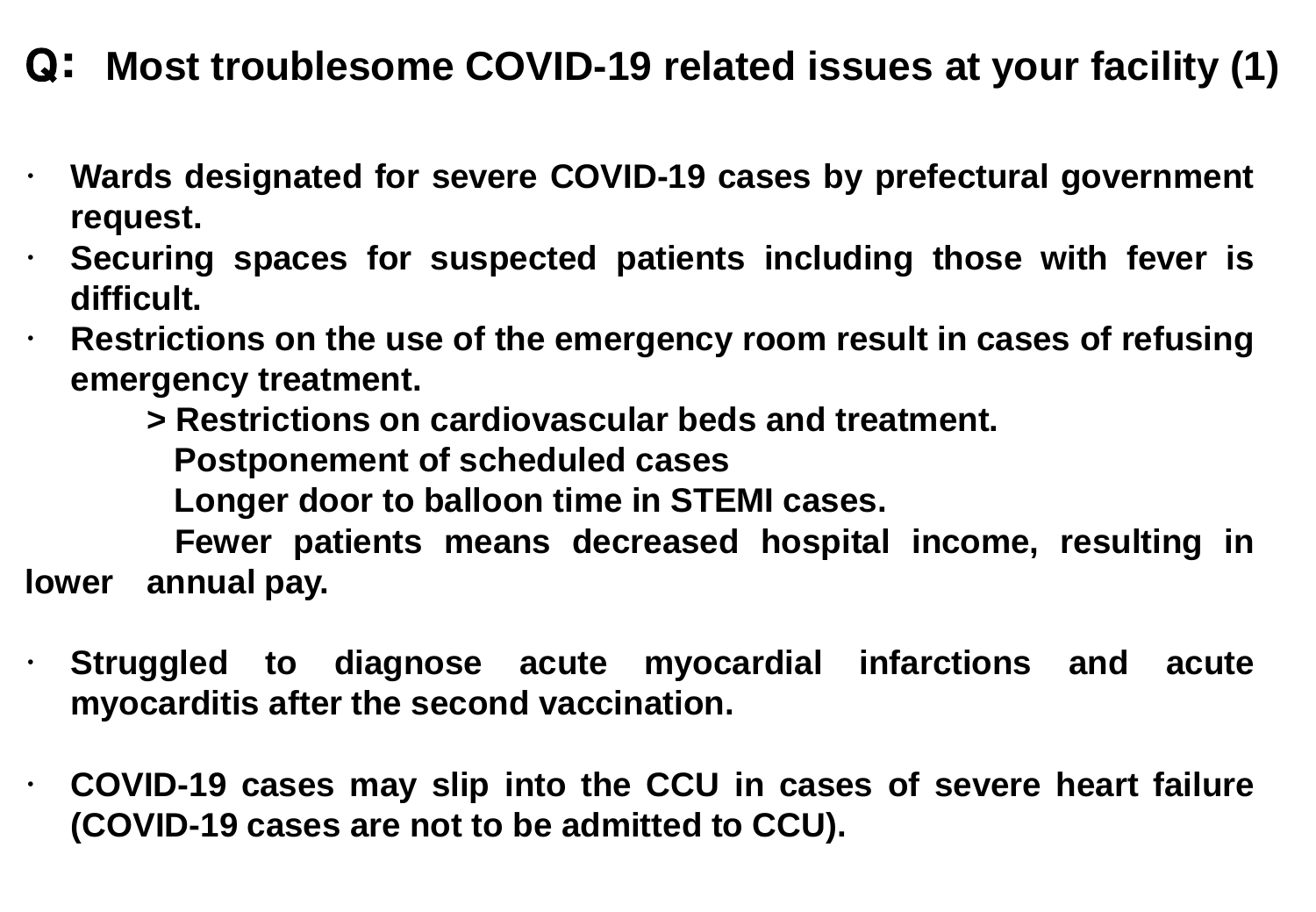#### Q: **Most troublesome COVID-19 related issues at your facility (2)**

 **I think that the ECPR threshold value for out-of-hospital cardiac arrest cases has risen. (It could be that there are increasing cases where lives cannot be saved.)**

 **In addition to usual cardiovascular treatment, cardiovascular specialists must also treat COVID-19 patients and administer vaccinations.**

 **If staff family members are diagnosed with COVID-19, staff become close contact individuals and must take time off work for a certain period, making it difficult to adjust workloads in many cases. Treatment restrictions due to clusters in the hospital are also a problem.**

 **Emergency admissions are treated as suspected COVID-19 cases, all being handled using full PPE, making everything a hassle. N95 masks must be worn until the PCR test results are returned (depends on the facility).**

 **Staff breakthrough infections, infections among patients in the hospital, feeling of exhaustion.**